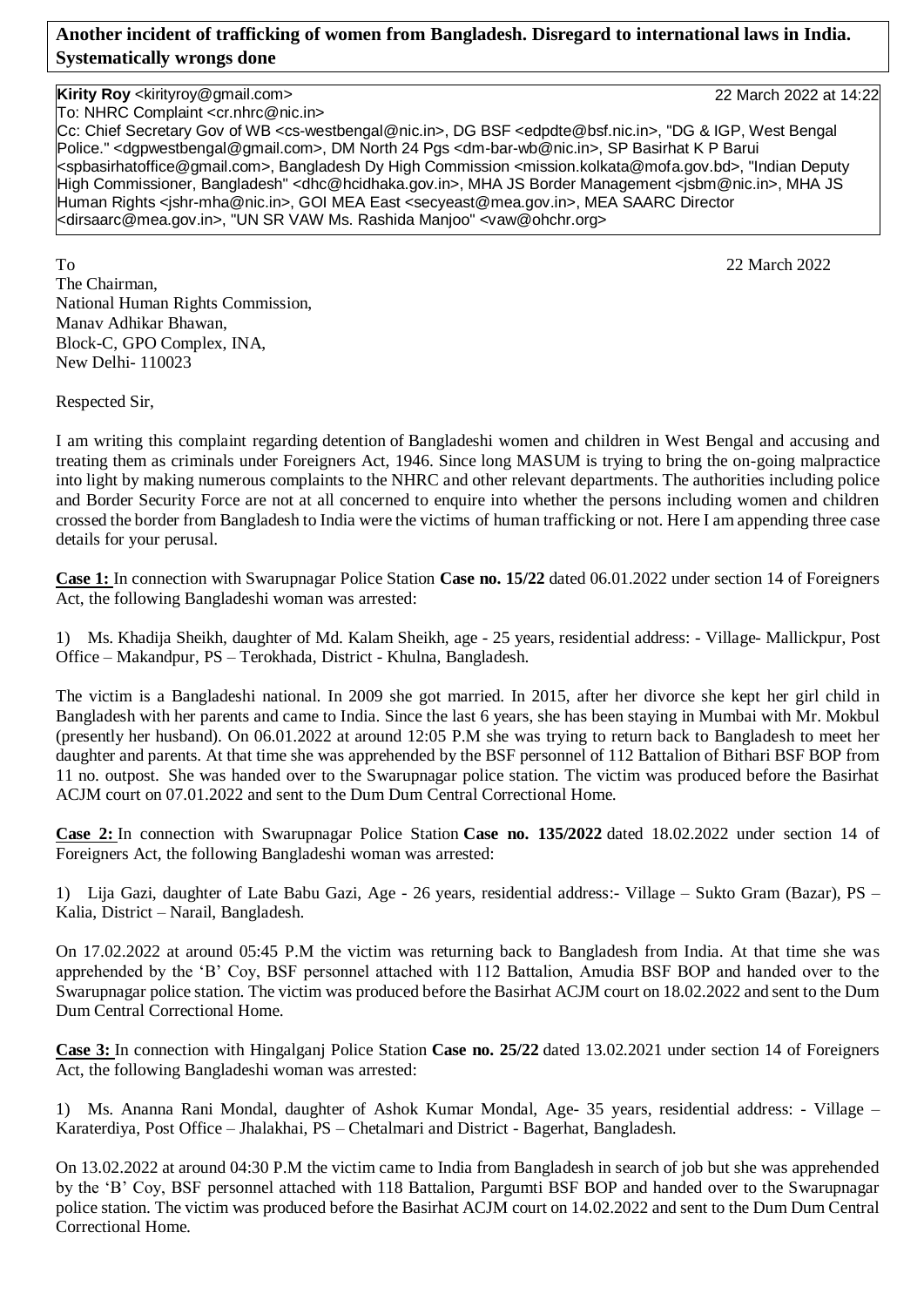Our fact finding reveals that the arrested Bangladeshi women entered India for the purpose of working in India as they are terribly poverty-stricken people with no jobs in Bangladesh. Most of them work as domestic helper, construction worker and hotel workers in various locations of India. The victims are either trying to enter India through the border or return to their home in Bangladesh with the help of local touts, involved in cross border illegal movements (both side of the border), when they are being arrested by the Border Security Force (BSF) personnel. These touts / middlemen / *DHURS* are operating in connivance with border guards of both sides, India and Bangladesh. The Bangladeshi persons arrested were treated as accused under the Foreigners Act and no attempt is being taken up by the police or the concerned court to ascertain whether they were the victims of human trafficking or not. Such approach of the criminal justice system is against the advisory issued by the Government of India vide office memorandum No. 14051/14[/2011-](http://2011-f.vi/) [F.VI](http://2011-f.vi/) of Ministry of Home Affairs (Foreigners Division) Government of India Dated 1st May, 2012 clearly states as *"(IV) it is seen that in general, the foreign victims of human trafficking are found without valid passport or visa. If, after investigation, the woman or child is found to be a victim, she should not be prosecuted under the Foreigners Act. If the investigation reveals that she did not come to India or did not indulge in crime out of her own free will, the State Government / UT Administration may not file a charge sheet against the victim. If the charge sheet has already been filed under the Foreigners Act and other relevant laws of the land, steps may be taken to withdraw the case from prosecution so far as the victim is concerned. Immediate action may be taken to furnish the details of such victims to the Ministry of External Affairs (Consular Division), Patiala House, New Delhi so as to ensure that the person concerned is repatriated to the country of her origin through diplomatic channels" and (v) During the interim period, pending repatriation, the victim may be taken care of in an appropriate children's home, or "Ujjawala" home or appropriate shelter home either of the State Government concerned or of any NGO aided by the Government of India / State Government.'*

I hereby want to recall the Memorandum of Understanding signed by India and Bangladesh on bilateral cooperation to prevent human trafficking in women and children; signed by both countries on 30 May 2015.

I also want to mention several international laws as cited by ILO, manly on trafficking, human trafficking, slavery, women and child trafficking, are grossly violated in India. Our previous complaints regarding this issue are not properly addressed.

I also want to mention that State agencies should pay respect to Constitution of India, in Article 51(c).

The present complaint reflects that the law enforcing agency by arresting the above stated persons and implicating them under the Foreigners Act as accused persons acted mechanically without giving any importance to legitimate entitlements of those arrested persons.

The incidents are not only violating the advisory of Government of India but in violation of Goal Number 16 of Sustainable Development Goals of UN, Government of India is a party to set the goals and obliged to adhere the same.

Under the circumstances I would request your authority to intervene in this present complaint and consider the following demands of justice for the victims: -

The whole matter must be investigated by one neutral investigating authority.

The concerned authority must be directed to hold an inquiry in compliance with the advisory issued by the Government of India vide office memorandum No. 14051/14[/2011-F.VI](http://2011-f.vi/) of Ministry of Home Affairs (Foreigners Division) Government of India Dated 1st May, 2012 and during the inquiry the victim women must not be treated as accused.

The victim women should be immediately repatriated to their own country and prosecution launched against them should be withdrawn at the earliest.

The constant flouting of advisory of Ministry of Home Affairs (Foreigners Division) Government of India by various components of criminal justice administration should be dealt with concern and stern action must be taken against the violators of the above referred advisory.

Thanking you Yours truly

Kirity Roy Secretary, MASUM Kirity Roy Secretary Banglar Manabadhikar Suraksha Mancha (MASUM) & National Convenor (PACTI) Programme Against Custodial Torture & Impunity